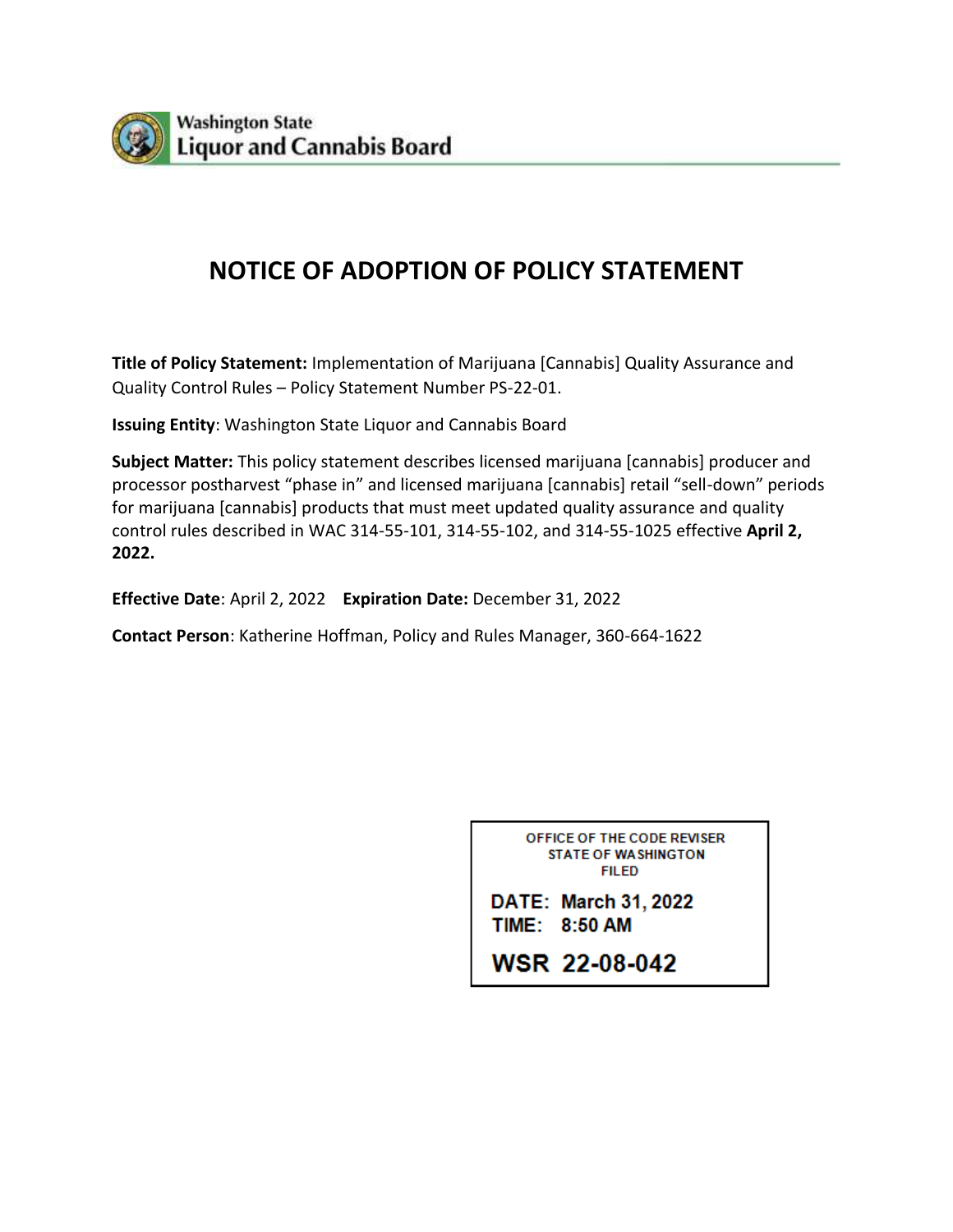

# **Policy Statement**

| Title:                               | Implementation of Marijuana [Cannabis]<br><b>Quality Assurance and Quality Control Rules</b> |                                           | Number PS-22-01 |
|--------------------------------------|----------------------------------------------------------------------------------------------|-------------------------------------------|-----------------|
| <b>References:</b>                   | RCW 69.50.325                                                                                |                                           |                 |
|                                      | RCW 69.50.342                                                                                |                                           |                 |
|                                      | RCW 69.50.345                                                                                |                                           |                 |
|                                      | RCW 69.50.348                                                                                |                                           |                 |
|                                      | WAC 314-55-101                                                                               |                                           |                 |
|                                      | WAC 314-55-102                                                                               |                                           |                 |
|                                      | WAC 314-55-1025                                                                              |                                           |                 |
| Contact:                             | Katherine Hoffman, Policy and Rules Manager, WSLCB                                           |                                           |                 |
| <b>Phone:</b>                        | 360-664-1622                                                                                 |                                           |                 |
| Email:                               | katherine.hoffman@lcb.wa.gov                                                                 |                                           |                 |
| <b>Effective Date:</b> April 2, 2022 |                                                                                              | <b>Expiration Date: December 31, 2022</b> |                 |
| <b>Approved By:</b>                  | Justin Nordhorn, Director Policy and External Affairs, WSLCB                                 |                                           |                 |

#### **[RCW 34.05.230 – Interpretive and policy statements](https://app.leg.wa.gov/rcw/default.aspx?cite=34.05.230)**

(1) An agency is encouraged to advise the public of its current opinions, approaches, and likely courses of action by means of interpretive or policy statements. Current interpretive and policy statements are advisory only. To better inform the public, an agency is encouraged to convert long-standing interpretive and policy statements into rules.

#### **INTRODUCTION**

This policy statement describes licensed marijuana [cannabis] producer and processor postharvest "phase in" and licensed marijuana [cannabis] retail "sell-down" periods for marijuana [cannabis] products that must meet updated quality assurance and quality control rules described in WAC 314-55-101, 314-55-102, and 314-55-1025 effective **April 2, 2022.**

#### **POLICY STATEMENT**

WSLCB recognizes that there are currently products in licensed marijuana [cannabis] retail outlets that were produced and processed before mandatory pesticide testing rules became effective on April 2, 2022.

WSLCB also recognizes that on April 2, 2022, licensed processors and producers may possess postharvest marijuana [cannabis] product that complied with prior quality assurance testing rules.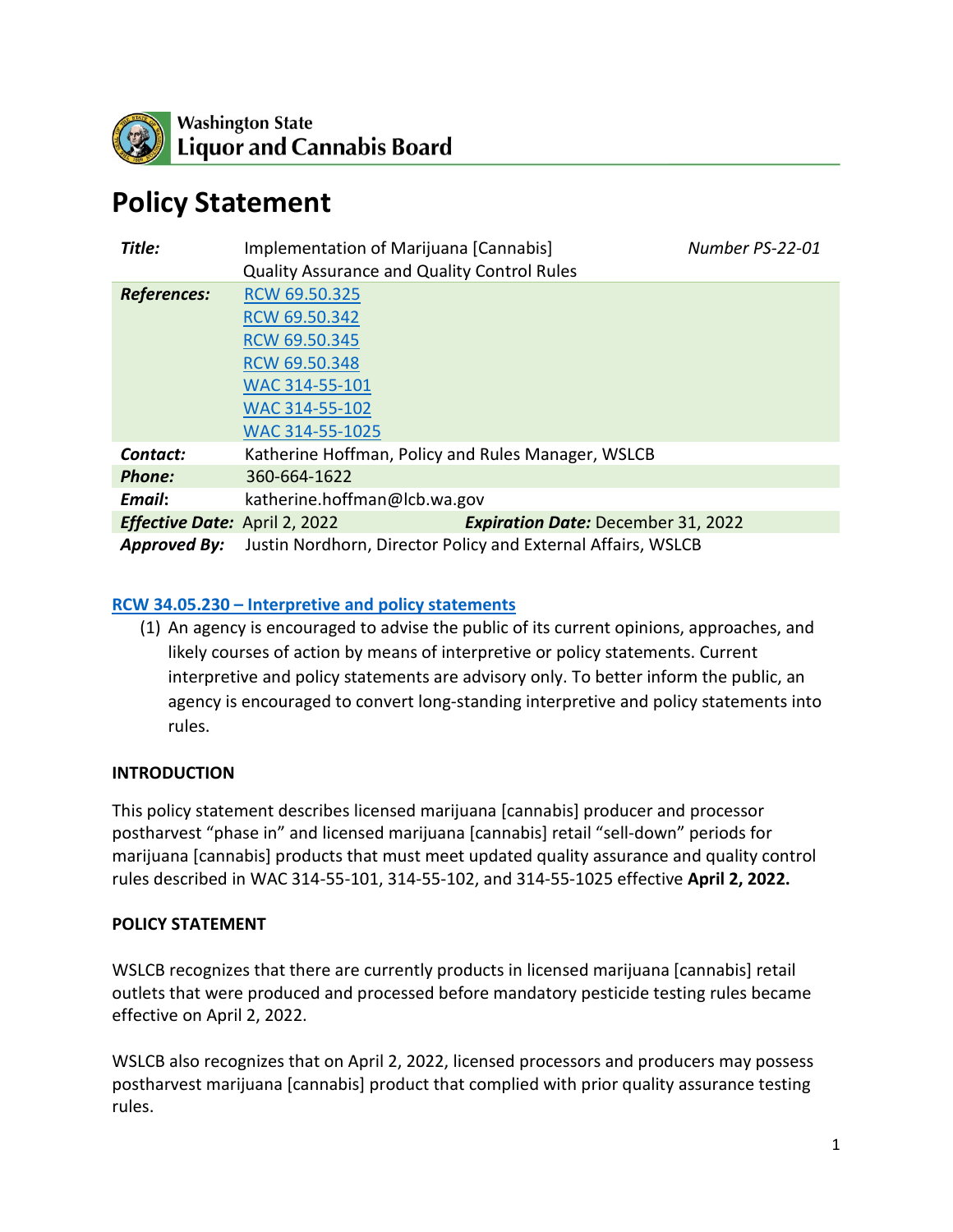To provide a reasonable "sell down" period, all marijuana [cannabis] product sold by licensed marijuana [cannabis] retailers after **December 31, 2022** must have an accompanying certificate of analysis, or COA **demonstrating the retail product is in compliance with the rules effective on April 2, 2022**.

To provide a reasonable "phase in" period, all postharvest marijuana [cannabis] products in the possession of or being processed by a **licensed marijuana [cannabis] producer, licensed processor, or licensed producer/processor** before April 2, 2022 may be sold at wholesale to licensed marijuana [cannabis] producers, licensed cannabis processors or licensed marijuana [cannabis] retailers through **September 30, 2022.** 

## **STATUTORY AUTHORITY**

**RCW 69.50.325** describes the marijuana [cannabis] producer, processor and retailer license types.

**RCW 69.50.342** describes the Board's authority to establish and adopt rules, including approved pesticide testing requirements and quality control standards for marijuana [cannabis] products.

**RCW 69.50 345** describes the Board's authority to establish rules concerning, among other things, the quality of marijuana [cannabis] concentrates, usable marijuana [cannabis], and marijuana [cannabis]-infused products produced, processed, packaged, or sold by licensees.

**RCW 69.50.348** provides that based on a schedule determined by the Board, every licensed marijuana [cannabis] producer and processor must submit representative samples of marijuana [cannabis], usable marijuana [cannabis], or marijuana [cannabis]-infused products produced or processed by the licensee to a third-party testing laboratory meeting certain qualifications. The statute provides that the Board may adopt rules necessary to implement these requirements.

**WAC 314-55-101**, amended effective April 2, 2022 describes marijuana [cannabis] product quality control sampling protocols.

**WAC 314-55-102**, amended effective April 2, 2022 describes marijuana [cannabis] product quality assurance and quality control.

**WAC 314-55-1025,** amended effective April 2, 2022 describes marijuana [cannabis] proficiency testing.

## **BACKGROUND AND ANALYSIS**

In early 2018, several stakeholders, including medical marijuana [cannabis] patients, consumers, and licensees, urged the WSLCB to require marijuana [cannabis] producers and processors to test adult use marijuana [cannabis] crops for pesticides and heavy metals. In August 2018, the WSLCB began the initial stages of rule development regarding marijuana [cannabis] quality control and product requirements to consider the addition of pesticide and heavy metal testing for all adult use products.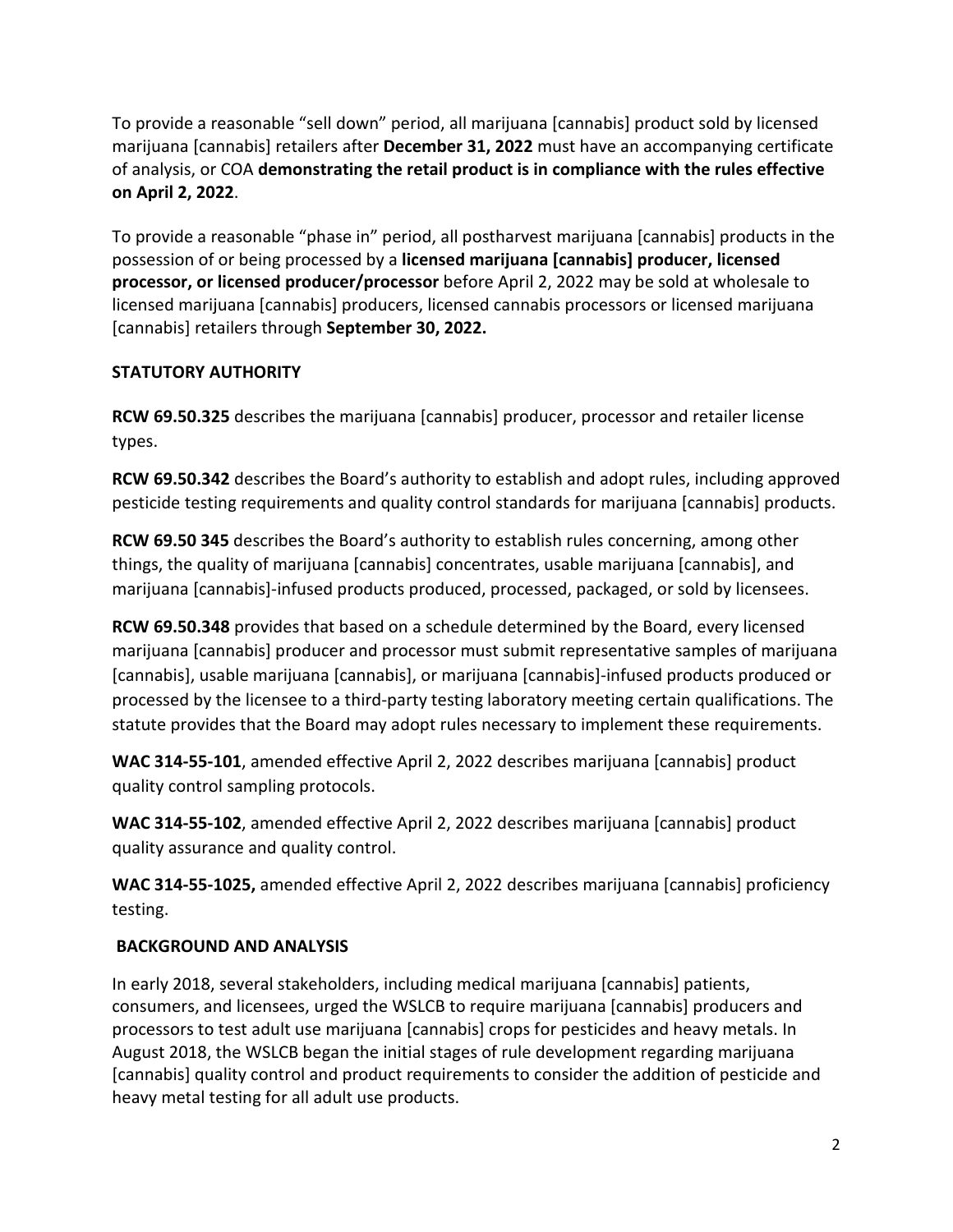In 2019 and 2020, the agency hosted collaborative rule development opportunities designed to engage licensees across cannabis license types, certified marijuana [cannabis] testing labs, medical marijuana [cannabis] patients and other consumers. Two public hearings were held on rule proposals in 2020. These proposals would have required pesticide and heavy metal testing for all adult use marijuana [cannabis] products produced, processed and sold in Washington state. Based on public comment received at those hearings, the agency revised the proposal to require mandatory pesticide testing for all products. Rather than requiring heavy metal testing for all products, the rules established compliance standards for heavy metals that will be verified through random testing performed by WSLCB. The Board approved this rule proposal in late 2021, and a public hearing was held in early 2022. Rules were ultimately adopted on March 2, 2022, with an effective date of April 2, 2022.

The agency recognizes that there are currently products in licensed marijuana [cannabis] retail outlets that were produced and processed before these rules became effective on April 2, 2022.

The agency also recognizes that on April 2, 2022, licensed processors and producers may possess postharvest marijuana [cannabis] product that complied with prior quality assurance testing rules.

WAC 314-55-102(11) provides that all cannabis products produced, processed, distributed, or sold after the effective date of the new cannabis quality control rules must comply with the new rules. The rule also provides that postharvest products in the possession of or being processed by a licensee that do not comply with the rules as of their effective date may be sold, distributed or both within a reasonable period of time determined by the board.

This policy statement addresses licensed marijuana [cannabis] producer and processor postharvest "phase in" and licensed marijuana [cannabis] retail "sell-down" periods for marijuana [cannabis] products that must meet updated quality control standards described in WAC 314-55-101, 314-55-102, and 314-55-1025 that were adopted by the Board on March 2, 2022 and became effective April 2, 2022.

#### **CONCLUSION**

All marijuana [cannabis] products produced, processed, distributed, or sold after **April 2, 2022** must comply with the provisions of chapter 314-55 WAC generally, and WAC 314-55-101, 314- 55-102, and 314-55-1025 specifically.

To provide a reasonable "sell down" period, all marijuana [cannabis] product sold by licensed marijuana [cannabis] retailers after **December 31, 2022** must have an accompanying certificate of analysis, or COA **demonstrating the retail product is in compliance with the rules effective on April 02, 2022.**